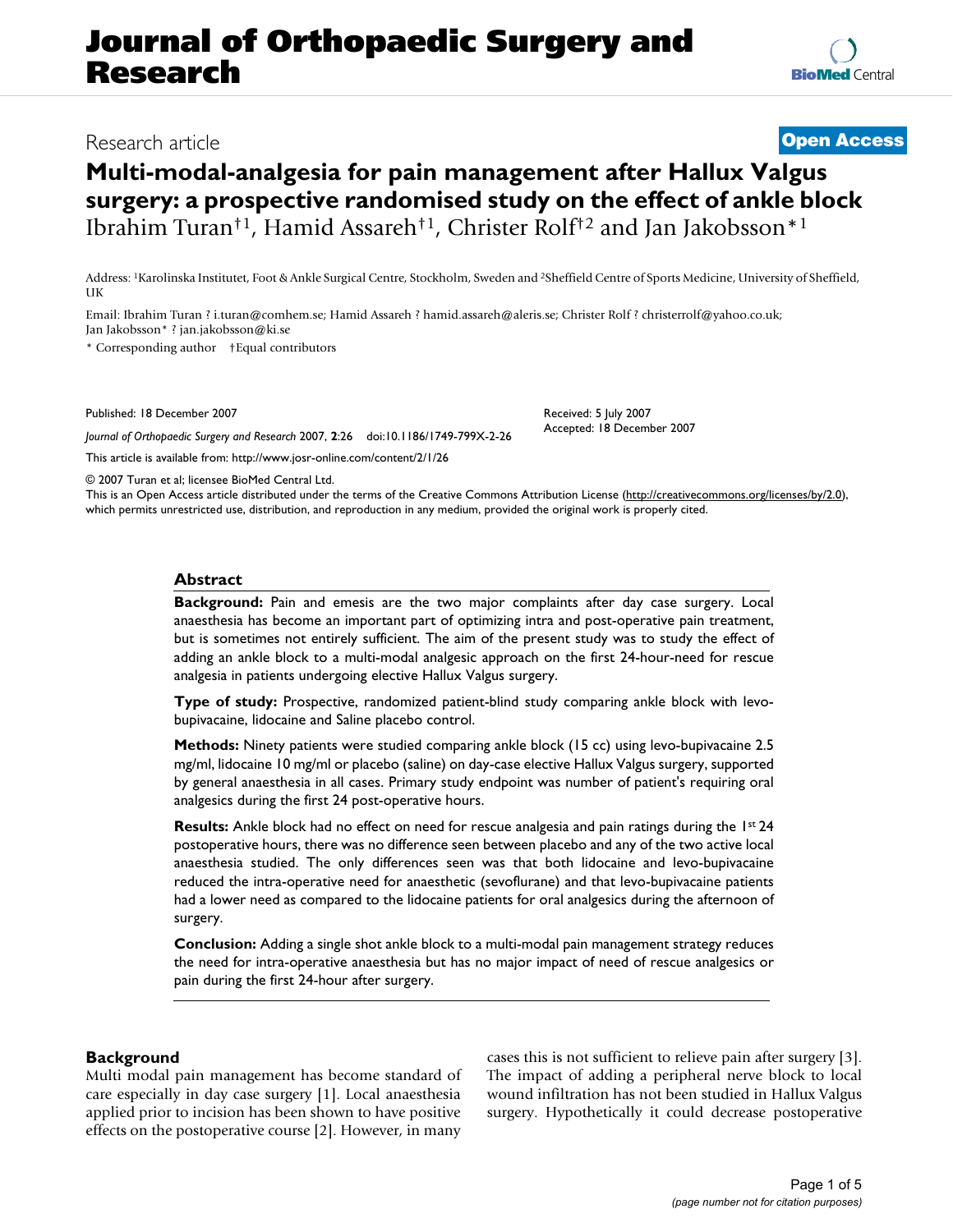discomfort and pain, allowing the patient to mobilise faster and with less rescue medication.

The aim of the present study was to evaluate the effects of adding a single shot ankle block to a routine multi-modal pain strategy for the management of Hallux Valgus surgery performed under general anaesthesia.

## **Methods**

After informed consent 90 healthy America Society of Anesthesiology functional classes 1–2 patients undergoing elective Hallux Valgus surgery ad modum Turan were studied [4]. The study protocol, a prospective randomised study of the effects of a single shot ankle block on the need for rescue analgesia during the first 24 hours following surgery was approved by Karolinska Institutet's local ethical committee. The patients were randomised into three groups by closed envelope technique;

Group A had 15 cc levo-bupivacaine 2.5 mg/ml

Group B had 15 cc lidocaine 10 mg/ml

Group C Placebo Control had 15 cc of saline

The performance of the ankle block was; "the posterior tibial nerve" by 5 cc posterior to the medial malleoli, "the peroneal nerve, superficial and deep" by 6 cc on dorsum of the foot and "the sural nerve" by 4 cc posterior to the lateral malleoli.

All patients followed the routine pre and postoperative protocol of our institution. They were asked to refrain from eating for 6 hours and drinking for 2 hour prior to surgery.

After establishment of an intravenous line all patients were given 8 mg betamethasone, 0.3 mg alfentanil and 30 – 50 mg propofol. After sedation the patients received the ankle block in accordance with the randomisation in a single blinded fashion.

All patients also had 10 cc of 10 mg/ml lidocaine subcutaneous around the surgical incision given by the orthopaedic surgeon (IT) under sterile conditions right prior to incision. A general anaesthesia was administered by means of sevoflurane in oxygen/air by mask. Sevoflurane was titrated according to clinical needs by the attending anaesthetist (JJ). Sevoflurane concentrations were continuously monitored by side-stream gas analysis. Peak endtidal and mean end-tidal sevoflurane concentrations were recorded and used for evaluation of need for anaesthesia.

Immediately after surgery anaesthesia was discontinued and the patients moved to the recovery area, if fully awake and alert possibly bypassing conventional recovery room stay. After arrival in recovery area all patients had an initial oral dose of etoricoxib 120 mg and a loading dose of 30 mg/kg paracetamol.

Patients were discharged when awake, and ambulant with minimal and acceptable levels of subjective pain (VAS < 4).

At discharge all patients were provided with take-home analgesic medication; Etoricoxib 120 mg, paracetamol 1 gr. and dextropropoxyphene 100 mg. All patients were provided with oral and written instruction about pain management at home they were informed to take:

• Regularly etoricoxib 120 mg once daily

• Additional paracetamol 1 gr. oral when needed (up to four grams daily), as initial pain therapy

• Additional dextropropoxyphene 100 mg oral if paracetamol had reviled pain within 30 minutes

They were instructed to take patacetamol and dextropropoxyphene not by routine, but only when needed.

Patients were instructed to fill in a protocol for the first postoperative day; 1st 24 post operative hours, need for any pain medication; paracetamol and dextropropoxyphene, as well as pain ratings at a verbal pain scale; no pain, little pain, pain, severe pain [5].

## *Statistics*

Patients' demographics are presented as mean and standard deviation. All results are given as median and range. None-parametric Chi-square test or Mann-Whitney U-test when appropriate studied differences between groups. The number of patients (30 in each group) was determined by a pre-study power analysis based on the findings in a pilot study in our institution; need for additional analgesics in the control (placebo) group of 70% and a clinical relevant absolute reduction in patient taking additional analgesics of 30%, corresponding to clinical significant effect of an ankle block being that only 40% of patients needing additional analgesics during the first postoperative 24 hours with a power of 90 % at p < 0.05. All statistics were made in StatView™ on a Macintosh computer system.

## **Results**

There was no significant difference in patient demographics Table 1. Nine procedures were a combination of a Hallux Valgus ad modum Turan and a hammertoe procedure. All surgery and anaesthesia was uneventful and no complications or adverse effects were noticed. Duration of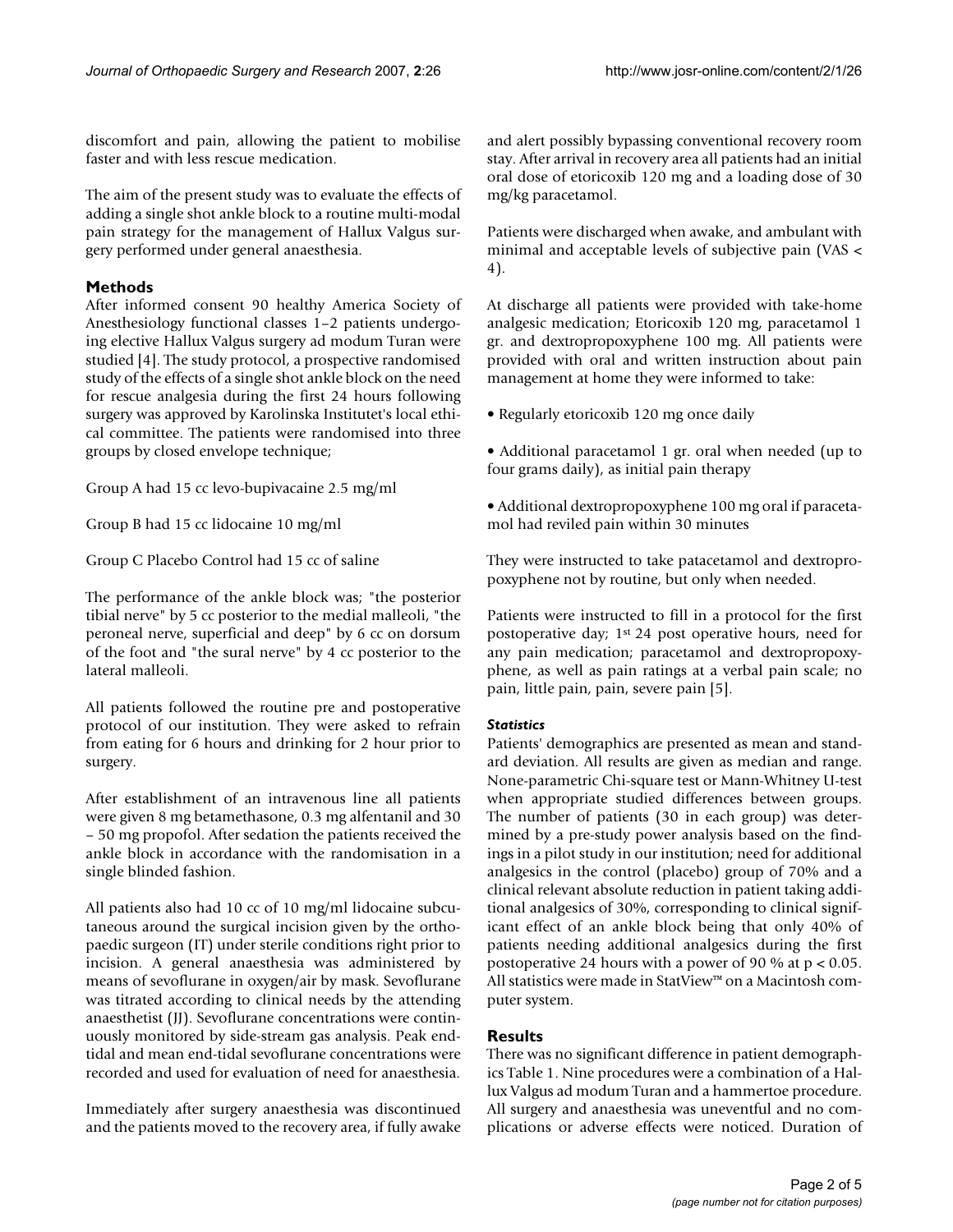|                              | <b>Lidocaine</b> $(n = 30)$ | <b>Levo-bupivacaine</b> $(n = 30)$ | <b>Placebo</b> $(n = 30)$ |
|------------------------------|-----------------------------|------------------------------------|---------------------------|
| Sex (male/female)            | 6/24                        | 1/29                               | 4/26                      |
| Age (year.)                  | $45 \pm 15$                 | $50 \pm 12$                        | $46 \pm 13$               |
| Weight (kg)                  | $69 \pm 12$                 | $65 \pm 98$                        | $70 \pm 17$               |
| Surgery HV/HV + "hammer toe" | 28/2                        | 26/4                               | 27/3                      |

#### **Table 1: Patient's demographics**

#### HV Hallux Valgus

procedures was also the same in all three groups; mean duration of surgery (knife to skin to closed wound) was 12 (9–22) minutes. The need for sevoflurane was higher in the placebo group of patients (end tidal gas concentrations were significantly lower in the levo-bupivacaine and lidocaine patients) otherwise no differences could be seen intra-operatively or during the early postoperative period, until discharge (Table 2). Emergence was rapid and all patients were safely "fast-tracked", by-passing the regular recovery room, into a step-down area. Recovery times, time to allowing drinking and intake of oral medication and time to be eligible for discharge were also the same in all three groups. All patients were discharged home safely within 60 minutes from reaching the recovery area/stepdown unit. No patient required any rescue analgesia or anti-emetics during the recovery period.

The number of patients that needed further oral analgesics during the first 24 postoperative hours was 21, 9 and 17 out of 30 for the lidocaine, levo-bupivacaine and placebo group of patients respectively with no significant difference between either of the two active treatments as compared to placebo, Table 3. Levo-bupivacaine did not significantly increase the number rescue analgesia-free patients as compared to placebo ( $p < 0.052$ ) a significant difference was seen, when analysed separately, between levo-bupivacaine and lidocaine groups of patients (p < 0.0036). When levo-bupivacaine was compared to the combined group of patients' lidocaine and placebo control a significant difference was also noticed (p < 0.0058).

|  | Table 2: Intra and post operative observations |
|--|------------------------------------------------|
|--|------------------------------------------------|

Pain ratings were overall low, and waste majority of patients made pain ratings as no or little pain. Nine patients (10%) made a rating of *painful* during afternoon and 10 (11 %) in the evening on the day of surgery. In the morning and afternoon on the 1st postoperative day 6 (7%) and 18 (20%) patients respectively scored the intensity as *painful*. Five patients made a rating of *severe pain* on 1 occasion and 1 patient on 2 occasions, afternoon and evening day of surgery. No difference in pain ratings was seen between the groups figure 1.

No complications or adverse events were noticed during the follow-up period.

## **Discussion**

The interpretation of our results should be done with caution, as the study design is complex. Our study is negative; we could not see any statistical significant difference between the levo-bupivacaine or lidocaine block and placebo with regard to our primary study endpoint; number of patients that needed oral pain medication during the first 24 post operative hours. Interestingly though is that a post hoc separate comparison between lidocaine and levo-bupivacaine revealed significantly less patients taking any further pain medication after a levo-bupivacaine block as compared to the lidocaine block. Also when the patients that received the long-acting local anaesthetic levo-bupivacaine was compared to the combined group of patients either given the short acting lidocaine block or placebo control a significant difference was observed in

|                            | <b>Lidocaine</b> $(n = 30)$ | <b>Levo-bupivacaine</b> $(n = 30)$ | <b>Placebo</b> $(n = 30)$ |
|----------------------------|-----------------------------|------------------------------------|---------------------------|
| <b>Surgery HV/comb</b>     | 28/2                        | 26/4                               | 27/3                      |
| Duration of surgery (min.) | $12.4 \pm 2.1$              | $12.4 \pm 2.7$                     | $11.9 \pm 1.6$            |
| Propofol (mg)              | $104 \pm 36$                | $106 \pm 38$                       | $115 \pm 31$              |
| Et Sevo peak (%)           | $1.38 \pm 0.55$             | $1.42 \pm 0.40$                    | $1.85 \pm 0.67$ **        |
| Et Sevo mean (%)           | $0.99 \pm 0.35$             | $1.03 \pm 0.26$                    | $1.43 \pm 0.45$ **        |
| OAAS 5 (min.)              | $8 \pm 3$                   | $8 \pm 3$                          | $8 \pm 3$                 |
| Discharge (min.)           | $40 \pm 8$                  | $40 \pm 9$                         | $42 \pm 9$                |

 $** p < 0.01$  ANOVA

HV Hallux Valgus

Et Sevo end tidal concentration of sevoflurane

OAAS Observer Assessment of Alertness Scale (5 awake, 0 asleep not responding to noxious stimulation).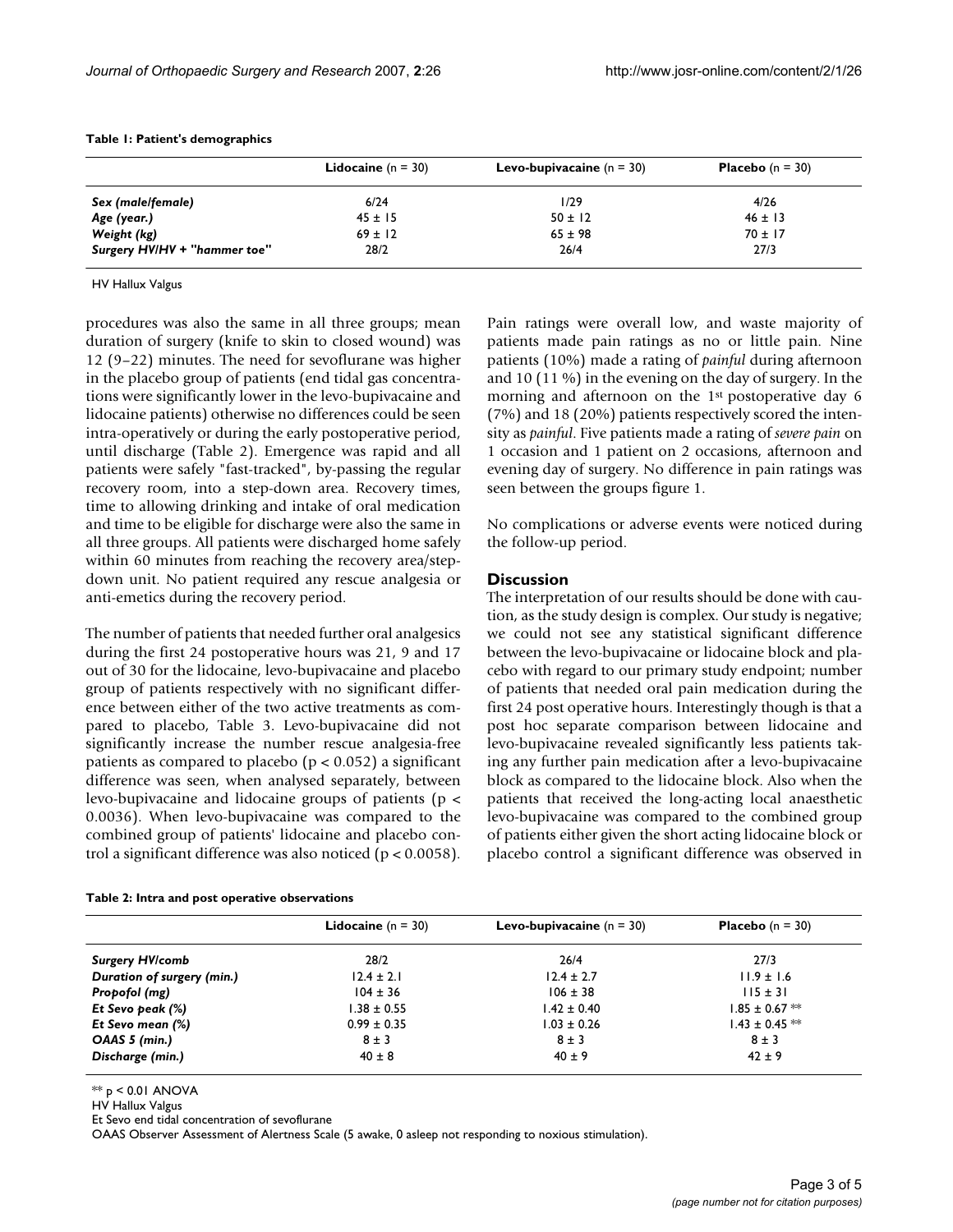**Table 3: Primary Outcome need for rescue analgesics during the first 24 hours**

| $(n = 30)$ | $(n = 30)$ | <b>Placebo</b><br>$(n = 30)$ |
|------------|------------|------------------------------|
| 15         |            | 12                           |
| 6          |            |                              |
| q ∗        | າ ເ        | 13                           |
|            |            | Lidocaine Levo-bupivacaine   |

Number of patients in each group

p < 0.05 as compared to the levo-bupivacaine group only

favour for the levo-bupivacaine block. No difference was however found in the need for "further dextropropoxyphene rescue medication". Also pain ratings were similar between the all three groups studied; the addition of 15 cc of lidocaine 10 g/ml or levo-bupivacaine 2.5 mg/ml did not affect pain ratings during the first 24 postoperative hours as compared to placebo. We found also that adding both 15 cc of levo-bupivacaine 2.5 mg/ml or lidocaine 10 mg/ml as an ankle block prior to surgery to a multimodal pain management during Hallux Valgus surgery decreased the need for intra-operative anaesthesia by decreasing the concentration of sevoflurane needed; however no difference in emergence/recovery time characteristics was noticed.

The use of local anaesthetic is not a new concept but a basic component used in clinical practice all over the world. It is important to take into account that all our patient had local anaesthesia, lidocaine, applied locally by the surgeon before skin incision. In order to achieve a rapid onset lidocaine has been the tradition of use in our institution for locally applied anaesthesia. It would of course be of interest to study the effects on postoperative pain by changing to or adding a long acting local anaesthetic to the locally applied block. Already in 1985 Porter and Davis showed that injecting a long acting local anaes-



## **Figure 1**

**Pain ratings in each group, percentage of patient**. Lido = lidocaine, Lev = levo-bupivacaine, Plac = placebo ADS = afternoon day of surgery, EDS = evening day of surgery MPD = morning post operative day 1, APD = afternoon post operative day 1.

thetic into the pseudoartrosis immediately after skin closure gave better postoperative pain relief as compared to placebo after Keller's procedure [6]. The hypothesis of the present study was that adding an ankle block with a long lasting local anaesthetic to the routine of local anaesthesia with lidocaine would enhance postoperative analgesia and reducing the need for further analgesics during the first postoperative 24 hours. Similar to what we previously found for intra-articular injection in knee arthroscopy [7]. We also hypothesized that the adding a short-acting block lidocaine ankle block would provide the intra-operative effects but without major contribution on protracted postoperative pain course and the need for postoperative analgesics after discharge. We used the technique for providing a classic ankle block that was described already 1983 by Sarrafian et al [8]. A seemingly safe, simple and cost effective approach; looking at a 3 puncture ankle block with a plain classic lidocaine 1 % or long lasting low concentration local anaesthetic, levo-bupivacaine 2.5 mg/ ml. Lately more sophisticated techniques have been described. Casati and co-workers studied sciatic nerve blocks and showed reassuring result from that technique [9]. Reinhart et al combined lidocaine and ketorolac and found the locally applied combination more effective than lidocain used for the ankle block and intravenous ketorolac [10]. Continuous infusion of long acting local anaesthesia has also been described in Hallux Valgus surgery with positive results [11,12]. It is important to recognise that adding an ankle block is not entirely uncomplicated; it is time consuming and entails both cost and risk. Both lidocaine and levo-bupivacaine have a low toxicity; still injecting 15 cc close to ankle arteries and veins is associated with the potential risk for intravascular injection and systemic toxicity.

It should indeed be acknowledged that our patients all received a multi-modal analgesic regime. All patients received both bethametasone and a small dose of alfentanil right before induction of anaesthesia. Romunstad et al has convincingly shown the analgesic effects of steroids [13], improving not only pain but also overall patient satisfaction. Furthermore, all patients received etoricoxib in maximal recommended dose immediately after surgery in combination with a loading dose of paracetamol. The use of NSAIDs and Coxibs has been debated because of their theoretical risk of causing impaired bone healing. The positive effect of coxibs in fore foot surgery has, however been shown both by Pollak and Desjardines [14,15]. The clinical evidence for any major impact from short term NSAID/Coxib therapy on the bone healing is not well documented [16]. And the use of NSAID/Coxib has been the routine at our department since long. The oral route has been advocated as equally effective to intravenous administration and has been the standard of care in our institution over many years [17]. The 30 mg/kg dose Para